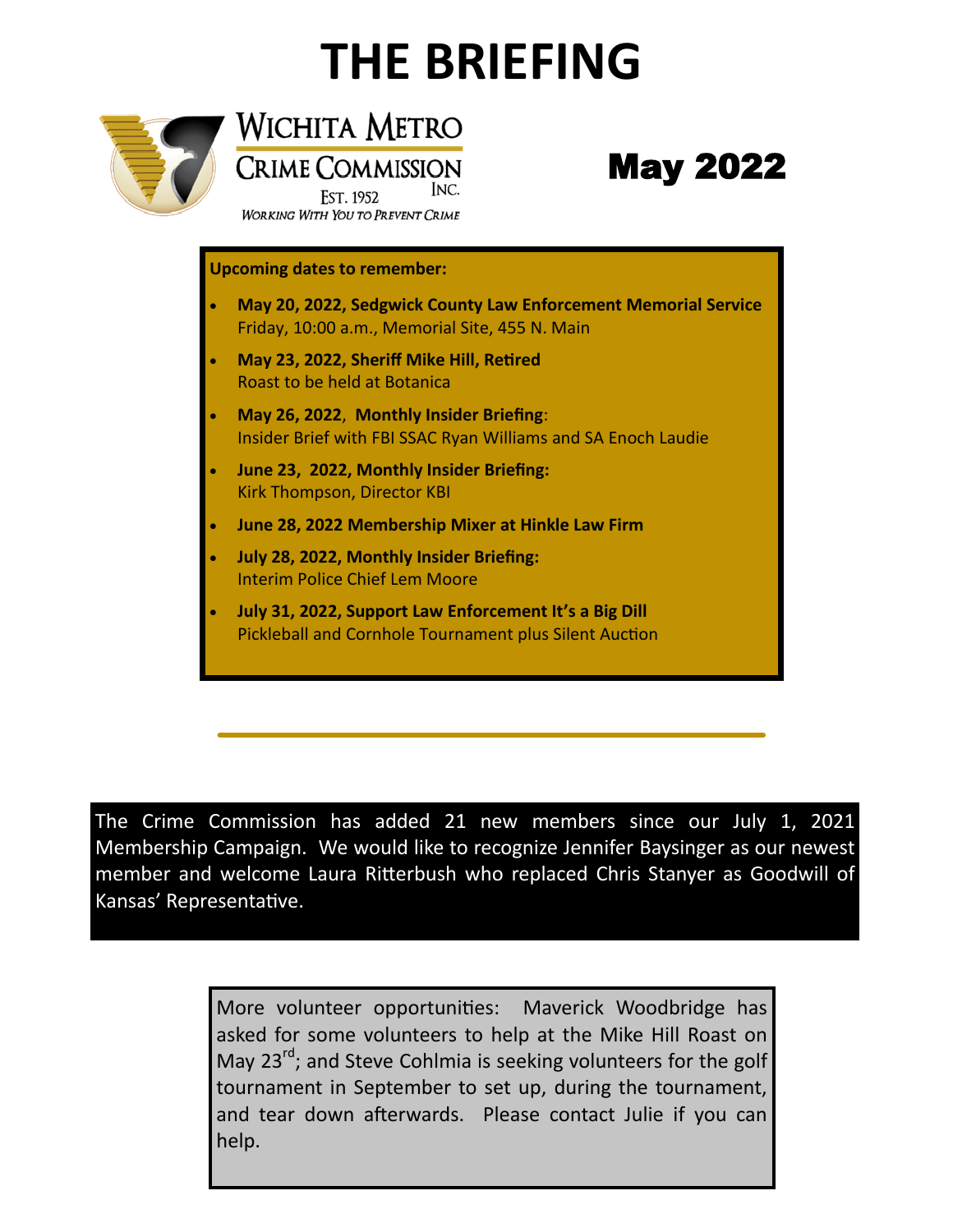**Wichita Metro Crime Commission, Inc. Monthly Insider Briefing Thursday, May 26, 2022 11:30 to 1:00**



**FBI SSAC Ryan Willams and SA Enoch Laudie**

Guest speakers for this month's Insider Briefing will Ryan Williams, FBI Special Agent responsible for the Wichita Resident Agency, and Enoch Laudie, an FBI investigator of internet-related crimes. Mr. Williams arrives in Wichita on May 23 to assume his new position.

Mr. Williams joined the FBI as a special agent in 2002. He was first assigned to the Omaha Field Office where he investigated criminal matters including white-collar crime, public corruption and gang investigations. He was also a member of the Omaha SWAT team and a firearms instructor.

In 2009 Mr. Williams transferred to the Kansas City Division and was assigned to the Violent Crimes Task Force. He is a certified member of the FBI's Cellular Analysis Survey Team (CAST) and routine testifies as an expert witness in state and federal courts.

Enoch Laudie is the Private Sector Coordinator and Special Agent in the FBI Cyber Crimes Task Force. He has investigated internet-related crimes with a primary focus on computer intrusions and holds many professional infor-

# **Please contact the office with your confirmation or regrets at 316-267-1235 or email Julie@wichitacrimecommission.org by Tuesday, May 24 , 2022, so we can make the necessary luncheon arrangements with the Scotch.**

**Meal Options:** 

**Beef Stroganoff** 

**Salad with a protein**

*(Let me know if you would like the salad please.)*

#### **BIG SCREEN WINNERS**

As part of the WMCC's partnership with the DEA's Operation Engage, we conducted an anti-drug PSA contest for Sedgwick County high school students. The first and second place winners will be our guests at the Insider Briefing to accept their checks. Congratulations to students for their hard work!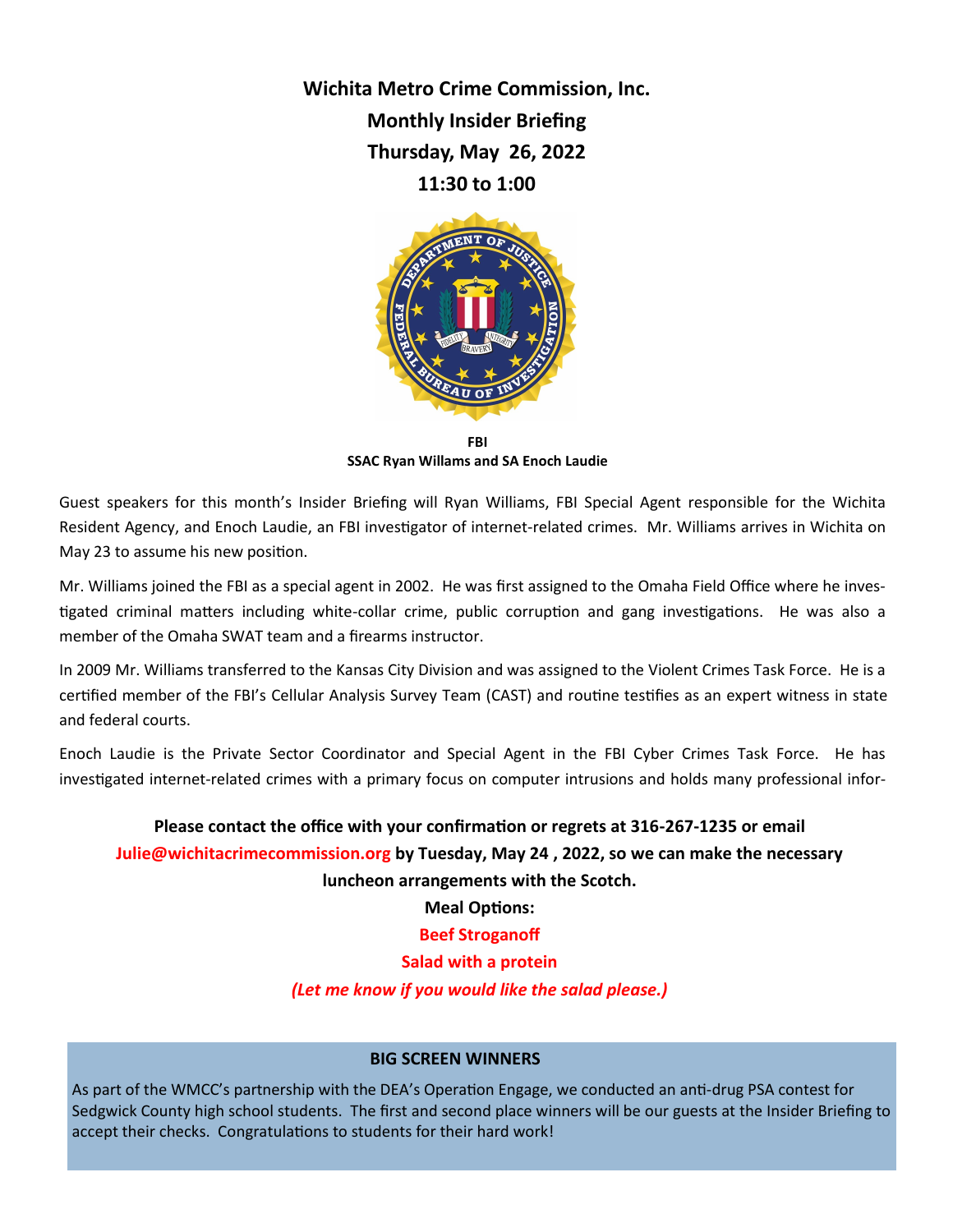# **AWARENESS CAMP JUNE 1-3, O.J. WATSON PARK**

The Boy Scouts, Sedgwick County Sheriff's Office, Wichita Police Department, WMCC, Maize Police Department and Kansas Air National Guard will be conducting Camp Awareness 1-3 June at OJ Watson Park. The Boy Scouts have conducted this camp for several year for elementary school students. This year middle school students are also invited to attend, and will be the focus of the Sheriff's Office, with support from the WMCC. Awareness Camp replaces the Sheriff's Leaders, Achievers, Winners (L.A.W.) Camp. Over 300 youth are registered for this free camp, so Ben Burgess and his Make Good Choices Committee are looking for members who can volunteer. If you can help – please contact Julie.



Sheriff Jeff Easter has built a community-wide coalition to fight the dramatic rise in Fentanyl overdoses and deaths among area youths. Using a national DEA campaign, **"One Pill Can Kill"** and localizing it to the Wichita market, Wichita media, providers, the WPD, SCSO and the Crime Commission have launched a campaign to communicate the dangers to both parents and students as we head into the summer months. One amazing accomplishment is that a TV spot has been produced about the dangers of Fentanyl, featuring anchors and senior reporters from EVERY TV station in Wichita and is airing on all channels.

Fentanyl is an opioid used as a prescription painkiller, usually in the form of a patch or a pill. It can also be used in anesthesia. Fentanyl is sedating and slows breathing and heart rates. Fake prescription pills containing Fentanyl are easily accessible and often sold on social media and e-commerce platforms, making them available to anyone with a smartphone, including minors. Many of the deaths among minors are not addicts, rather young people at a party taking a pill that someone tells them will make them feel high. However, one gram of Fentanyl (about the size of a pencil tip) can kill a person.

The Crime Commission and Crime Stoppers will be working with this coalition to keep the message before both youth and parents over the summer months. We will share more details as they are available. Tell your kids and grandkids to NOT take any pills unless they come from a doctor. **ONE PILL CAN KILL.**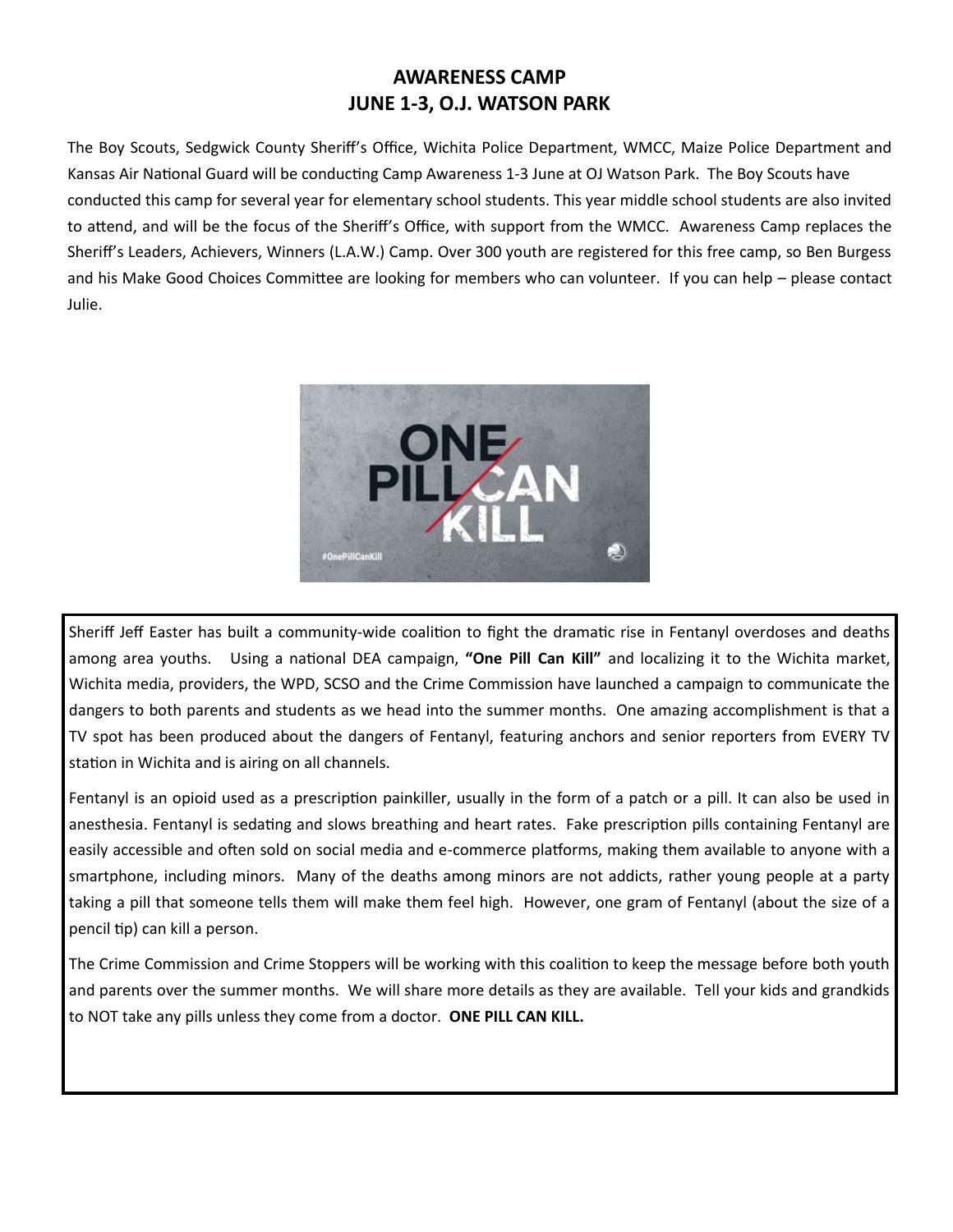#### **WMCC MEMBERS UPDATE MAY 2022**

The next few months will be busy ones for the Crime Commission:

- On May 23, 2022, we ROAST Mike Hill at Botanica. We have had a great response and it looks to be a real fun evening.
- $\bullet$  Our Insider Briefing on May 26<sup>th</sup> will feature the FBI and the Internet threat. I think this will have something for everyone.
- We, along with the Sheriff's Department, the Air Guard, WPD, the Boy Scouts and others will be supporting Camp Awareness 1-3 June at OJ Watson Park. See more detailed information in the newsletter
- On June 28<sup>th</sup>, we will have a Member Mixer hosted by John Rapp and the Hinkle Law Firm at The Waterfront. You will be receiving more information in the coming weeks.
- In July our Insider Briefing will feature Interim Chief Lem Moore
- The Law Enforcement Committee will be putting on "It's a Big Dill" Pickleball and Corn Hole fundraiser at Chicken N Pickle on July  $31<sup>st</sup>$ .

A lot will be happening in the coming weeks!

#### **ONE PILL CAN KILL**

Many of you may have seen some billboards around town alerting us to the Fentanyl dangers – "One Pill Can Kill"! Sheriff Easter has organized a community Fentanyl campaign targeted at our youth. He has asked the Crime Commission to participate, and we have agreed. The effort kicks off this week as the school year ends with information for students and parents on the danger of Fentanyl. We are putting together a committee to focus the Crime Commission's support to this effort. If you are interested in helping, please contact Julie.

Jeff Geoffroy President



We look forward to seeing you on Monday, May 23rd at Botanica to Roast Mike Hill. It will be a fun filled evening for all!